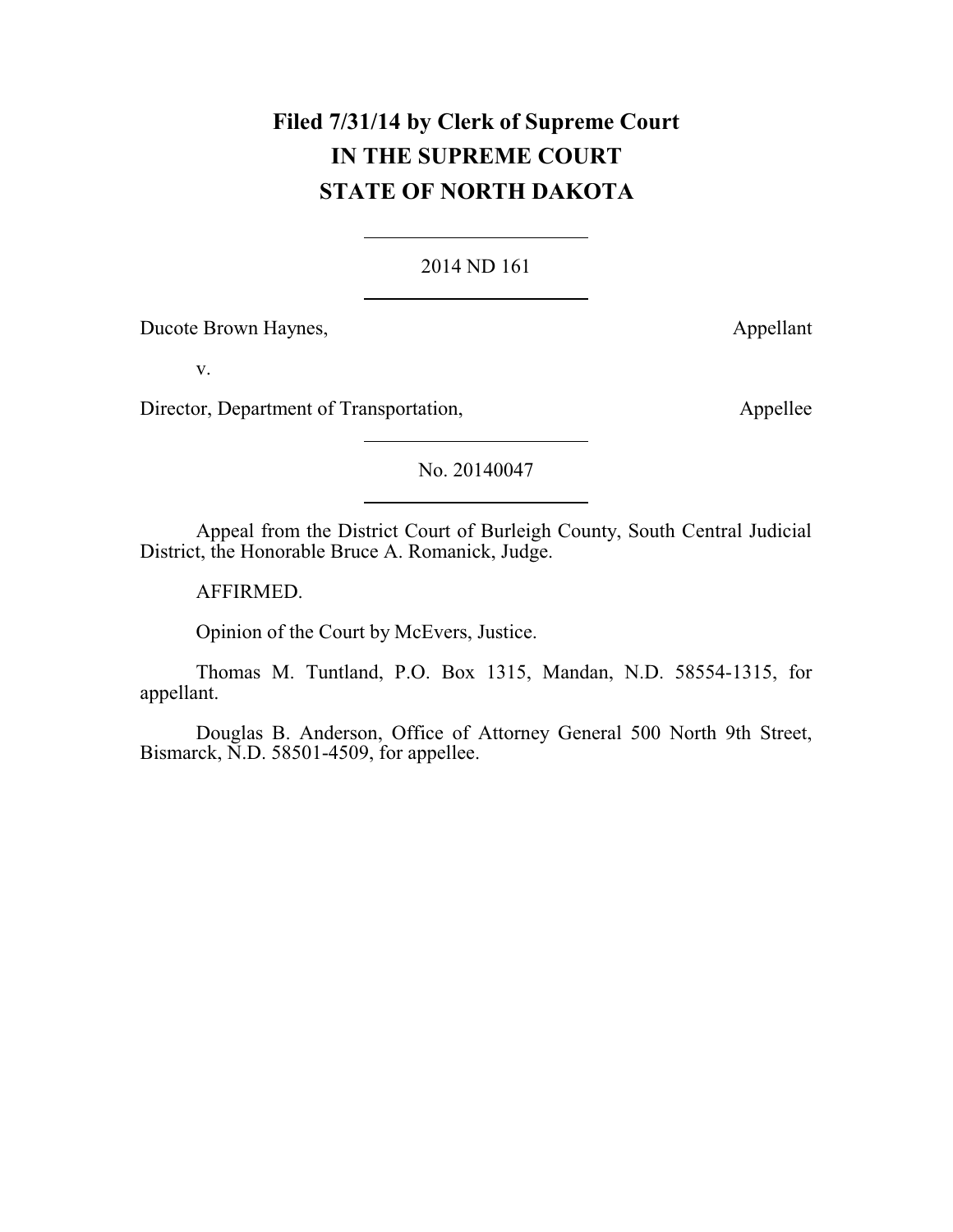# **Haynes v. Department of Transportation No. 20140047**

#### **McEvers, Justice.**

[¶1] Ducote Brown Haynes appeals from a district court judgment affirming a North Dakota Department of Transportation hearing officer's decision revoking his driving privileges for 180 days. We affirm, concluding the Department had authority to revoke Haynes' driving privileges in this state.

I

[¶2] On July 27, 2013, Officer Joshua Brown of the Bismarck Police Department arrested Haynes for being in actual physical control of a motor vehicle while under the influence of intoxicating liquor. Before arresting Haynes, Brown read him the implied consent advisory and asked him to take an on-site screening test, but Haynes refused. Brown arrested Haynes, read him the implied consent advisory a second time, and requested that he take a chemical test, but Haynes again refused.

[¶3] Brown transported Haynes to the jail, but he did not have a copy of the correct Report and Notice form for Haynes. Brown went to the police station to obtain and fill out the Report and Notice. Brown's shift ended shortly after he filled out the Report and Notice and he requested another officer, Michael Paulson, issue the Report and Notice and deliver it to Haynes at the jail. Paulson testified he delivered the Report and Notice to the jail and placed it in an elevator for jail staff to retrieve.

[¶4] On July 31, 2013, Haynes requested an administrative hearing regarding the revocation of his driving privileges. At the hearing, Haynes argued the Department did not have authority to revoke his license because he was not immediately issued the Report and Notice. The hearing officer found Haynes received the Report and Notice and revoked Haynes' driving privileges for 180 days.

[¶5] Haynes appealed the decision to the district court, arguing the hearing officer erred in finding the Department had authority to revoke his license because the Report and Notice was not immediately issued and was not personally served on him. The district court affirmed the hearing officer's decision.

1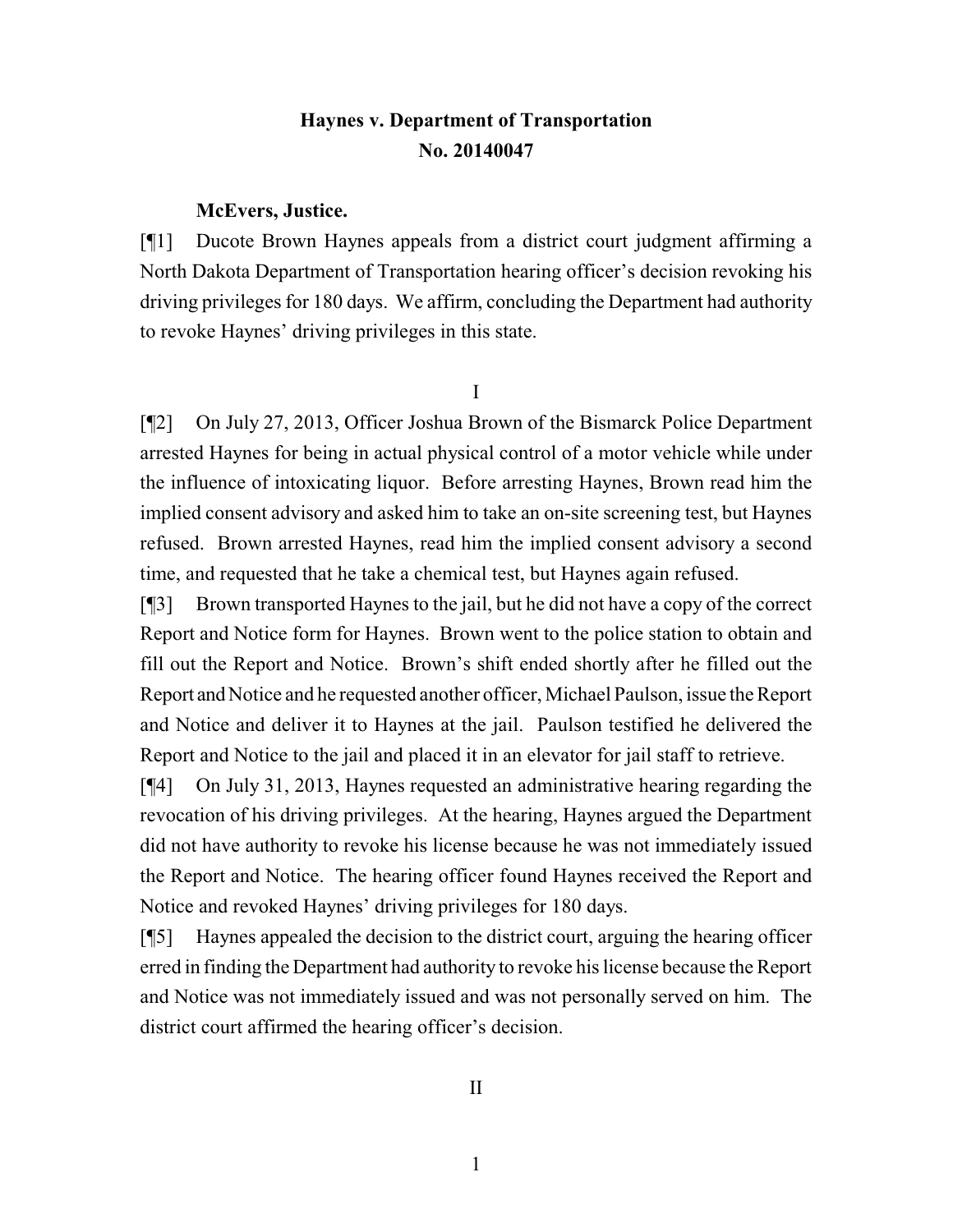[¶6] The Administrative Agencies Practice Act, N.D.C.C. ch. 28-32, governs the review of a decision to revoke driving privileges. See Ike v. Director, N.D. Dep't of Transp., 2008 ND 85, ¶ 6, 748 N.W.2d 692. In an appeal from a district court's review of an administrative agency's decision, we review the agency's decision. Wampler v. N.D. Dep't of Transp., 2014 ND 24,  $\sqrt{6}$ , 842 N.W.2d 877. Our review is limited and we give great deference to the agency's findings. Id. We do not make independent findings of fact or substitute our judgment for that of the agency; instead, we determine whether a reasoning mind reasonably could have concluded the findings were supported by the weight of the evidence from the entire record. Id. We must affirm the agency's decision unless:

- 1. The order is not in accordance with the law.<br>2. The order is in violation of the constitution
- The order is in violation of the constitutional rights of the appellant.
- 3. The provisions of [chapter 28-32] have not been complied with in the proceedings before the agency.
- 4. The rules or procedure of the agency have not afforded the appellant a fair hearing.
- 5. The findings of fact made by the agency are not supported by a preponderance of the evidence.
- 6. The conclusions of law and order of the agency are not supported by its findings of fact.
- 7. The findings of fact made by the agency do not sufficiently address the evidence presented to the agency by the appellant.
- 8. The conclusions of law and order of the agency do not sufficiently explain the agency's rationale for not adopting any contrary recommendations by a hearing officer or an administrative law judge.

N.D.C.C. § 28-32-46; see also Ike, at ¶ 6.

# III

[¶7] Haynes argues the Department did not have authority to revoke his driving privileges because N.D.C.C. § 39-20-04 requires the law enforcement officer "immediatelyissue" and personallyserve a temporaryoperator's permit and there was no proof these requirements were met in this case.

[¶8] The Department's authority to revoke or suspend a person's driving privileges is given by statute, and the Department must meet the basic and mandatory provisions of the statute to have authority to revoke or suspend a person's driving privileges. Aamodt v. N.D. Dep't of Transp., 2004 ND 134, ¶ 15, 682 N.W.2d 308. However, we have said the "failure to strictly comply with the law does not necessarily deprive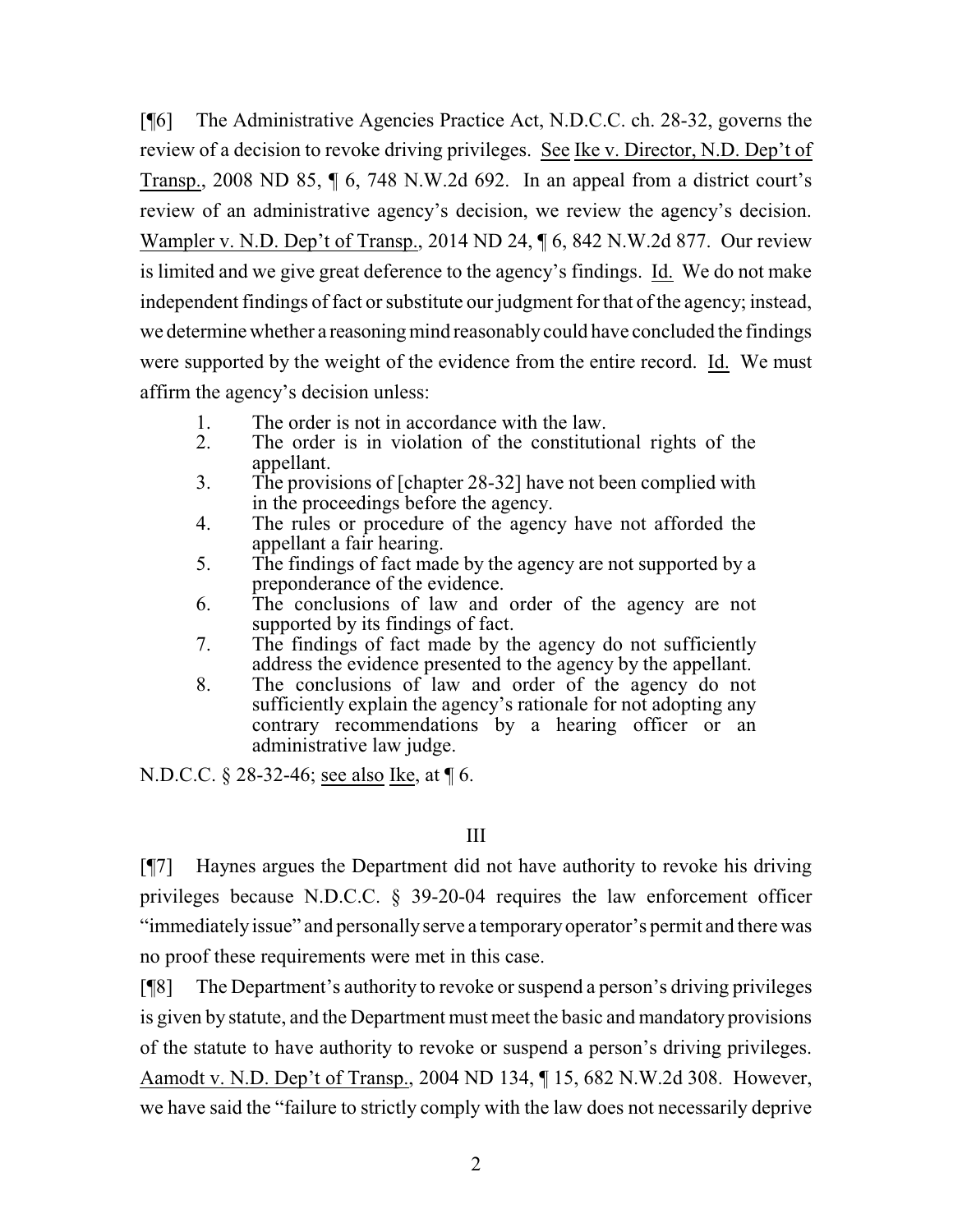the Department of its authority under the law." Potratz v. N.D. Dep't of Transp., 2014 ND 48, ¶ 13, 843 N.W.2d 305. "'While the jurisdiction of an administrative agency is dependent upon the terms of a statute, these terms must be construed logically so as not to produce an absurd result.'" Schock v. N.D. Dep't of Transp., 2012 ND 77, ¶ 27, 815 N.W.2d 255 (quoting Schwind v. N.D. Dep't of Transp., 462 N.W.2d 147, 150 (N.D. 1990)).

[¶9] Section 39-20-04, N.D.C.C., governs revocation of driving privileges upon refusal to submit to testing and states, "If a person refuses to submit to testing under section 39-20-01 or 39-20-14, none may be given, but the law enforcement officer shall immediately take possession of the person's operator's license if it is then available and shall immediately issue to that person a temporary operator's permit . . . ." However, N.D.C.C. § 39-20-03.2 applies when a nonresident operator refuses to submit to testing and provides:

If a person licensed in another state refuses in this state to submit to a test provided under section 39-20-01 or 39-20-14 . . . the following procedures apply:<br>With

- Without taking possession of the person's out-of-state operator's license, the law enforcement officer shall issue to the person a notification of the test results and a temporary operator's permit extending nonresident operating privileges in this state for twenty-five days from the date of issuance or until earlier terminated by the decision of a hearing officer under section 39-20-05. The temporary permit must be signed and dated by the officer and serves as the director's official notification to the person of the director's intent to revoke, suspend, or deny driving privileges in this state, and of the hearing procedures under this chapter.
- .<br>. . . . 3. The law enforcement officer, within five days of issuing the temporary operator's permit, shall forward to the director a certified written report in the form required by the director . . . . If the individual was issued a temporary operator's permit because of the individual's refusal to submit to a test under sections 39-20-01 and 39-20-14, the report must include information as provided in section 39-20-04.

[¶10] Haynes is an Arkansas resident and has an Arkansas driver's license. Therefore, the procedure provided in N.D.C.C. § 39-20-03.2 applies. Section 39-20- 03.2(1), N.D.C.C., does not require the officer "immediately issue" a temporary operator's permit. Contra N.D.C.C. § 39-20-04. The plain language of N.D.C.C. §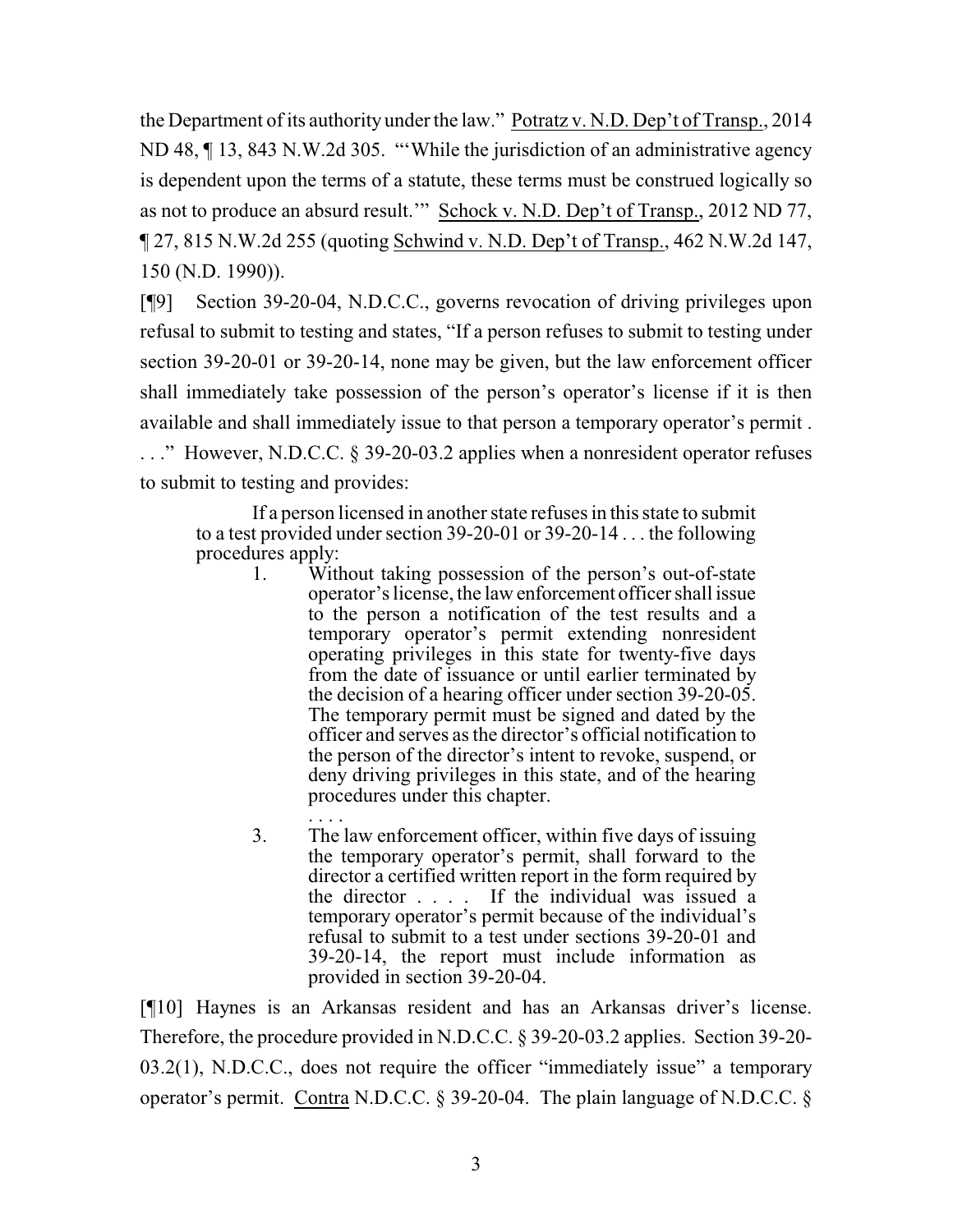39-20-03.2(1) requires the officer issue to the person a temporary operator's permit, but the statute does not require the temporary permit be issued "immediately" or include any other time requirement for issuance of the temporary permit. Furthermore, this Court has held the statutory requirement that an officer "immediately" issue a temporary operator's permit is not jurisdictional and the Department has authority to suspend or revoke driving privileges when there is a delay in the issuance of the temporary operator's permit if the person is not prejudiced by the delay. See Samdahl v. N.D. Dep't of Transp. Director, 518 N.W.2d 714, 717 (N.D. 1994) (Department had jurisdiction under N.D.C.C. § 39-20-03.1 to suspend a driver's license when the immediacy requirement was not met and there was more than a month delay between the blood test and giving notice of intent to suspend driving privileges). Here, the evidence presented does not establish Haynes was prejudiced by any delay in issuing the temporary operator's permit.

[¶11] Haynes also argues the statute requires personal service of the temporary operator's permit. This Court addressed a similar issue in Ike, 2008 ND 85, ¶ 7, 748 N.W.2d 692, and said:

When a driver is found to have an alcohol concentration level exceeding the per se limit, N.D.C.C. § 39-20-03.1(1) requires an officer to "immediately issue to that person a temporary operator's permit if the person then has valid operating privileges." In cases where blood or other chemical testing is performed by the state crime laboratory, N.D.C.C. § 39-20-03.1(2) requires that law enforcement "issue" a temporary operator's permit upon receipt of laboratory results. "Service" is not required under either provision. It is apparent, however, that issuing the temporary permit was intended by the Legislature to satisfy due process requirements for notice to the driver. See N.D.C.C.  $\S 39-20-03.1(1)$  ("temporary operator's permit serves as the director's official notification to the person of the director's intent to revoke, suspend, or deny driving privileges in the state"). This is true even though issuing a temporary permit does not require all of the formality of service of process.

We held a statute that requires an officer "issue" a temporary permit does not require "service" of the temporary permit. Ike, at  $\P$  7.

[¶12] The same reasoning applies in interpreting N.D.C.C. § 39-20-03.2, which requires the law enforcement officer "issue" the temporary permit. The statute also states the temporary permit serves as official notification of the director's intent to revoke, suspend, or deny driving privileges in this state and of the hearing procedures, indicating issuing the temporary permit satisfies due process requirements. N.D.C.C.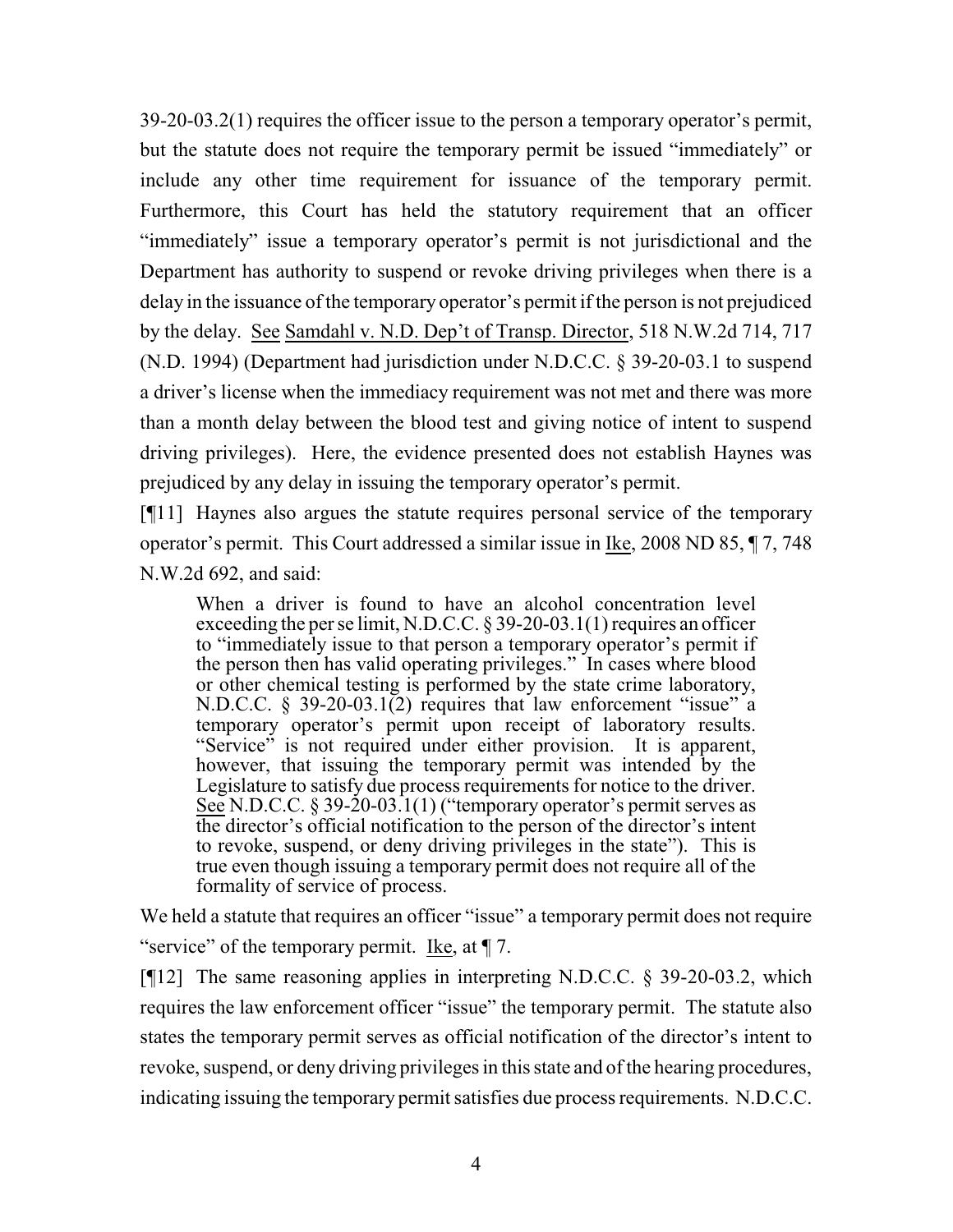§ 39-20-03.2(1). We conclude personal service of the Report and Notice, containing the temporary operator's permit, is not required under N.D.C.C. § 39-20-03.2.

[¶13] However, the issuance of a temporary operator's permit is a basic and mandatory requirement of N.D.C.C. § 39-20-03.2. See Ike, 2008 ND 85, ¶ 8, 748 N.W.2d 692. The permit serves as official notification of the director's intent to revoke or suspend driving privileges and was intended to satisfy due process notice requirements. N.D.C.C. § 39-20-03.2(1) (temporary permit is an official notification of the intent to revoke driving privileges); <u>Ike</u>, at  $\P$  7. The time limit for requesting an administrative hearing also begins when the permit is issued. N.D.C.C. § 39-20- 05(1) (request for a hearing must be made within ten days after the date of issuance of the temporary operator's permit). The issuance of the temporary permit is vital to revocation proceedings, and therefore the Department does not have authority to revoke a person's driving privileges if the person is not issued a temporary operator's permit. See Ike, at ¶ 8.

[¶14] In this case, the hearing officer found Brown filled out and Paulson issued the Report and Notice containing the temporary operator's permit. The hearing officer found Paulson gave the Report and Notice to jail staff to place in Haynes' property. Brown testified that he did not have a copy of the correct Report and Notice form with him when he arrested Haynes for actual physical control, he went to the police station to get the correct copy of the form and he filled it out, but he was nearing the end of his shift and he asked another officer to take the Report and Notice to the jail for him. Paulson testified that he delivered the Report and Notice to the jail the same day Haynes was arrested, he delivered the Report and Notice to jail staff by placing it in an elevator where the staff would retrieve it, and he signed that it was delivered. The hearing officer found Haynes received the Report and Notice and timely requested a hearing. The Report and Notice indicates Paulson issued the temporary operator's permit to Haynes on July 27, 2013. Haynes did not present any evidence or argue that he did not receive the Report and Notice. Haynes timely requested a hearing on July 31, 2013, four days after the Report and Notice was issued, suggesting he received the Report and Notice.

[¶15] We are concerned with and do not condone the practice of leaving the Report and Notice in an elevator to be retrieved by jail staff. We have warned that potentially prejudicial conduct may warrant reversal if it becomes commonplace. See Schock, 2012 ND 77, ¶ 40, 815 N.W.2d 255. However, the record in this case does not